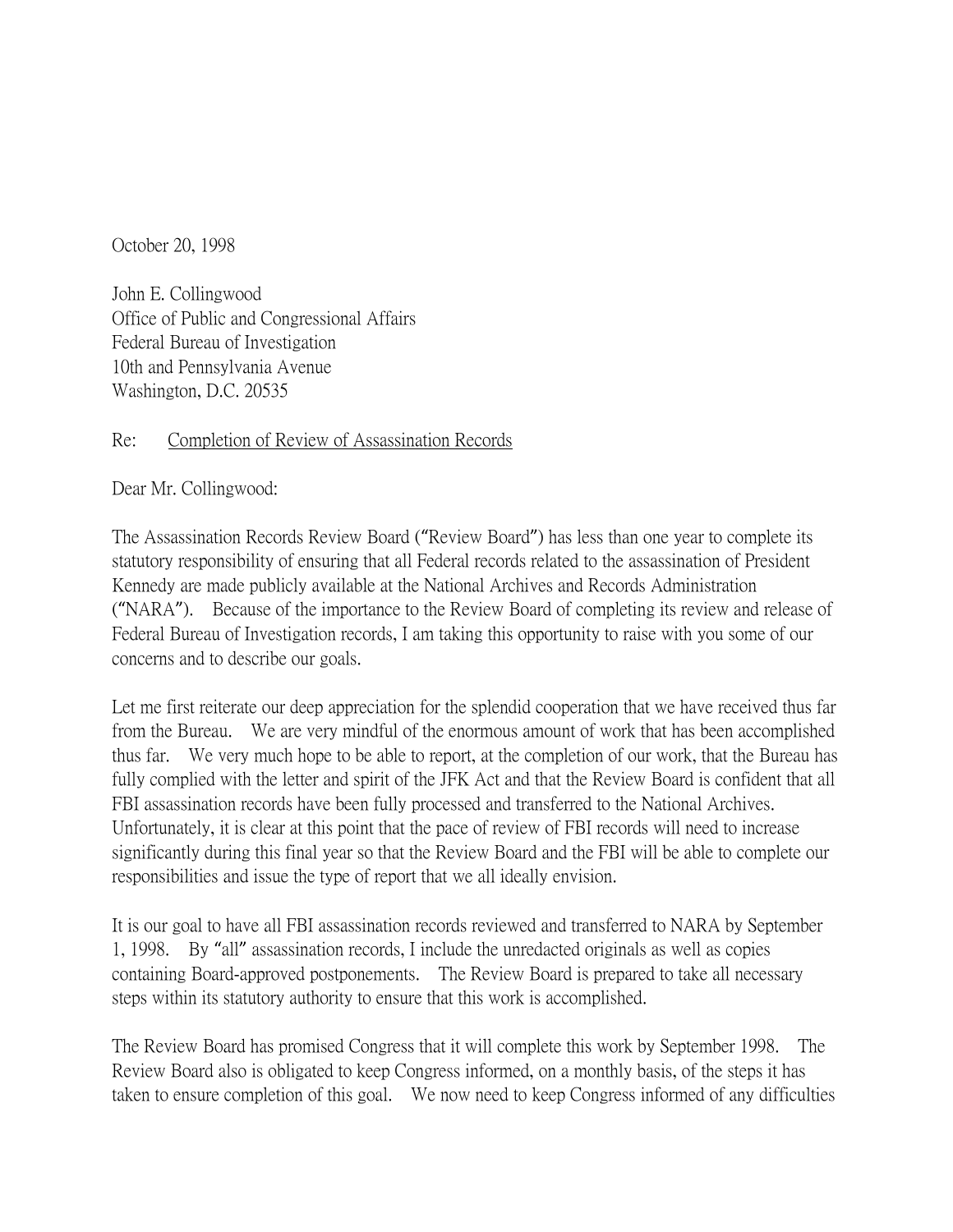Mr. John Collingwood [date] Page 2

that we are facing in the course of completing our work.

As you know, the JFK Act in many ways imposed difficult obligations. For example, it required the FBI (and other agencies) to complete its review and transfer of records to the Archives within 300 days of the time the statute was enacted in 1993. Although this statutory deadline was not met, we would like to make it as clear as we possibly can that we intend to ensure that this goal is accomplished during the lifetime of the Board.

We have raised with you previously our concerns about whether the Bureau has allocated sufficient resources to complete its work on its assassination records by September 1, 1998. We have always understood the FBI to have promised to devote whatever resources are necessary to complete the task.

In order to fulfill our responsibilities under the JFK Act and in order to honor our pledge to Congress, we believe that the following steps are necessary:

First, we need to establish a strict schedule for the FBI's review and release of records. The FBI must devote all of the resources necessary to review the records at this schedule. We believe that the only way to ensure that the FBI's work is completed is to adhere to such a schedule.

Second, if the FBI has not completed its scheduled review by the proposed deadline, the Board will require all FBI records identified as assassination records under the JFK Act be transferred forthwith to the National Archives regardless of whether they have been reviewed or processed by the FBI pursuant to the Board's authority at 44 U.S.C.  $\S$  2107.7(j)(B).

Third, the Board will presumptively vote to open in full all records that have not been reviewed in conformity with the schedule.

We can assure you that we have no desire whatsoever to take steps two and three. However, at this point, we see no other method for satisfying our obligation to ensure that our work is complete unless we schedule our review in a timely, consistent, methodical, and enforceable manner. Although you should not hesitate to contact us regarding any ideas you have for streamlining or improving the accomplishment of this task -- there should be no misunderstanding by the Bureau regarding what we believe our goal to be and the steps that we are prepared to take to ensure the fulfillment of our statutory obligations and our promises to Congress. It is our perception that if the Bureau allocates additional resources to the accomplishment of this project, we all will be able to accomplish our goals.